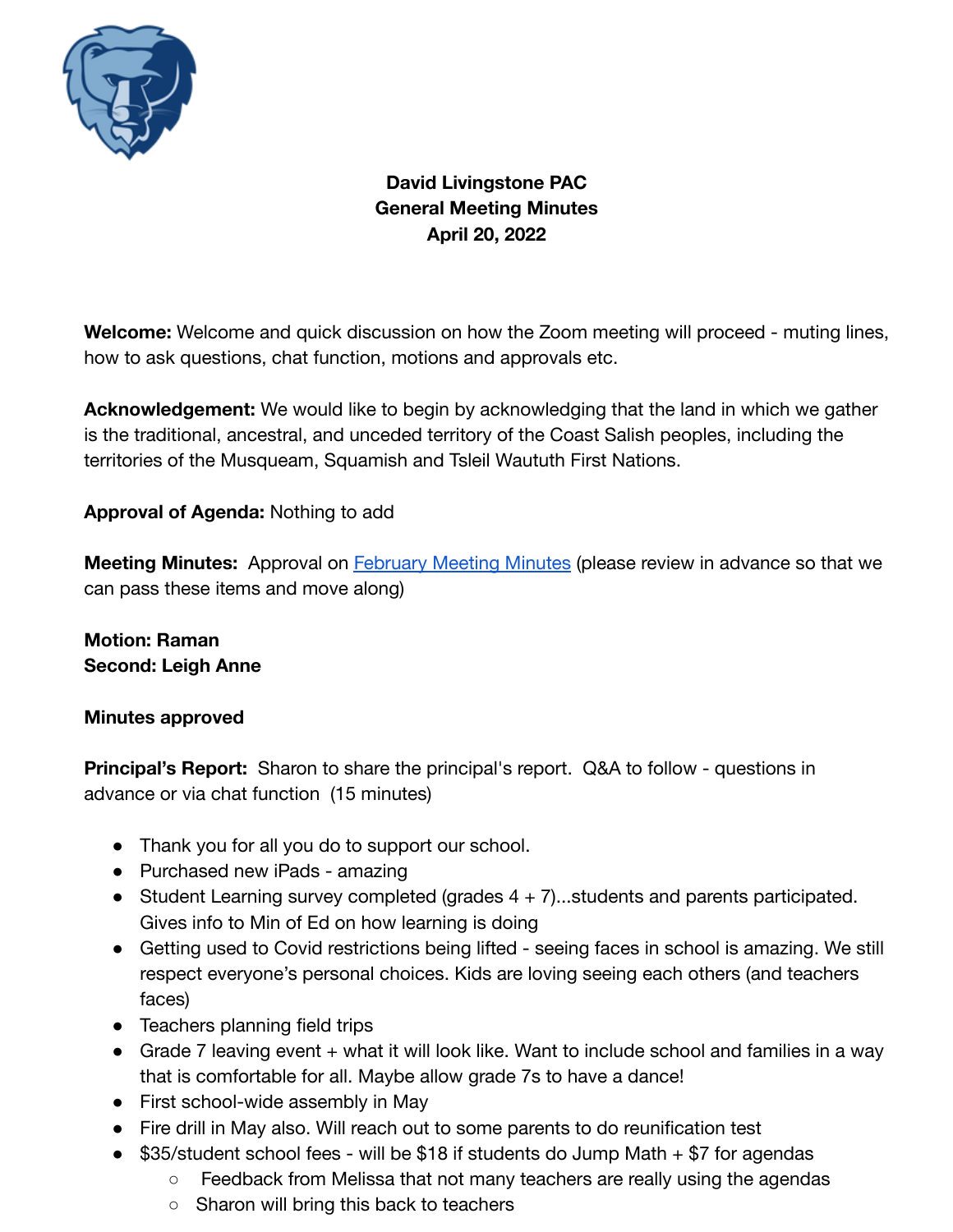- Sports day teachers working on events Friday, May 13 (families invited)
- Welcome to Kindergarten (May 26)

Discussion around why it's called "leaving" instead of "graduation"...Sharon provided insight that in elementary school we refer to it as "leaving" as "graduation" actually happens in high school.

\$\$ from PAC for leaving: expenses include annual, photo booth, lunch**. Last year PAC covered lunch at around \$12/child + staff - around \$200/250**

**Chair Report:** Jo & Julia (10 minutes)

# **Soiree:**

Ceramic plates being done for Silent Auction Things are getting finalized/organized Ticket sales: at about half capacity…all are welcome! Sharon will send out message school wide Nav: bought a ticket but never got one. Julia: There are no physical tickets - just your name at the door

Krista and Jo have been working with Sharon to finalize the budget for next year…trying to return to a "pre-covid" budget. Bringing things like performances back to enrich the kids' experience

**Walk-a-thon** (May 27) will be an in-person fundraising event (maybe with a virtual option if people are away). Pledge sheets will be going home. Prizes are for distance instead of \$\$ earned. Will be looking for parent volunteers - aprox 10. This is an annual fundraiser. Kids can participate in the event and help to raise money for the school. Try to make it fun with things like a bubble machine and limbo station. Parents help to keep tack of the laps (punch cards). There are also snacks and water stations. Will be a helpful fundraiser as we look to raise money for moving back into the new school.

Verena - feedback that it would be useful to know what a walk-a-thon is and what volunteers need to do.

**May PAC will be AGM**. Vote on budget and PAC executive. We will provide details well in advance so people can be informed ahead of time.

Instead of doing a June meeting we math do a social instead.

**Track + Field** - parent volunteers needed to help coach and supervise at district meets. Track and field is back for the first time in 2 years. Sharon said they had the coaches meeting this week. 4 staff are going to sponsor and Amanda Goodison will be lead parent volunteer. Parents mostly help with supervision but can run with kids and help with coaching. Track is for Grades 3  $-7.$ 

**Treasurer Report:** Leigh Anne (5 minutes)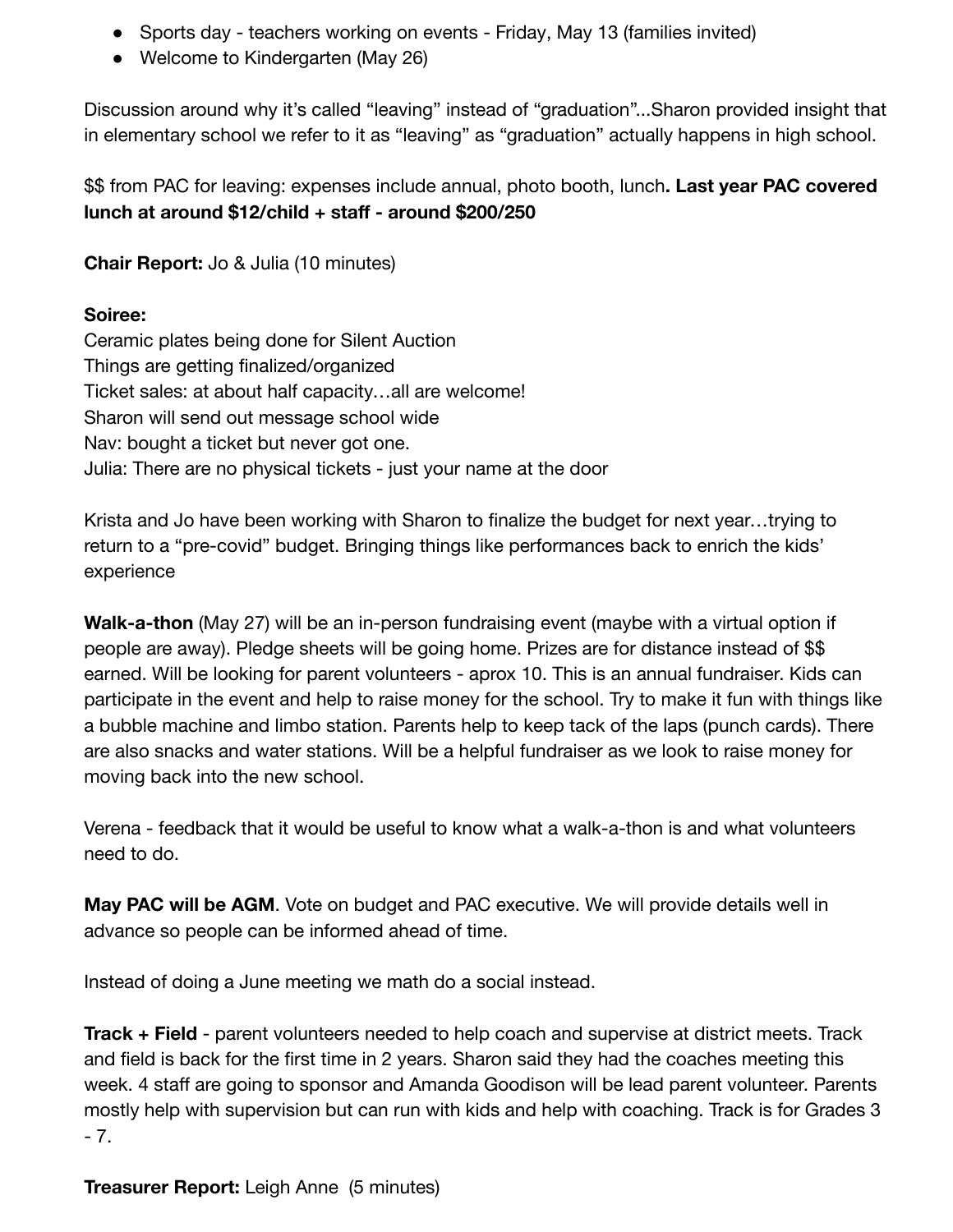Please refer to this document to review the Treasurer report

### **E** [March 2022 Treasurer Report](https://docs.google.com/document/d/1X1cWkSpf-x73GxjRluKIuxEzoMHaVjp5z0X-3pIOWp0/edit?usp=sharing)

Purdy's fundraiser was very successful. For next year we may do at both Christmas and Easter

Motion: David Goodison Second: Namita

Passed

### **Unfinished Business:**

- 2022/23 PAC Exec
	- $\circ$  Co-Chairs: Nav Nathoo + ??
	- $\circ$  Jo + Julia will prepare transition docs
	- Will be voted on at the May meeting
	- Other exec positions are continuing from existing PAC exec
	- $\circ$  If it's an interest to move on for some after next year, it's recommended that you document how you do your role to pass on to new people

#### **New Business:**

#### **School needs to vote on:**

- \$5600 \$400/division for field trips to cover bus costs
	- We have the budget and would like to support
	- If there are teachers who aren't comfortable going on a field trip, we can still give them \$\$ to provide their class with a fun experience.
	- This amount will also be included in next years budget
	- $\circ$  Last year how it was reconciled at the end wasn't clear. We would like it to be known that PAC is funding the bus so parents are aware
- \$1000 sports day pizza and ice cream
- \$4000 fridge (to replace our old fridge PAC uses for fruit and veg program and fun lunch). We're looking at [this model](https://www.vortexrestaurantequipment.ca/product/efi-c2-54vc-54%E2%80%B3-2-door-solid-reach-in-refrigerator/), which came recommended from someone in the restaurant industry.
	- Nav: don't we have any parents who could provide developer discounts etc.?
	- Jo: happy to put it out there to see if anyone has any connections (FB page and PAC newsletter) - the \$4000 is the max.
	- Need a measurement of the kitchen at Livingstone (in the basement kitchen) to make sure whatever we purchase will fit. Sharon will connect with the seismic team.
- \$1500 Indigenous art project for Truth & Reconciliation Day 2022 (orange shirts)